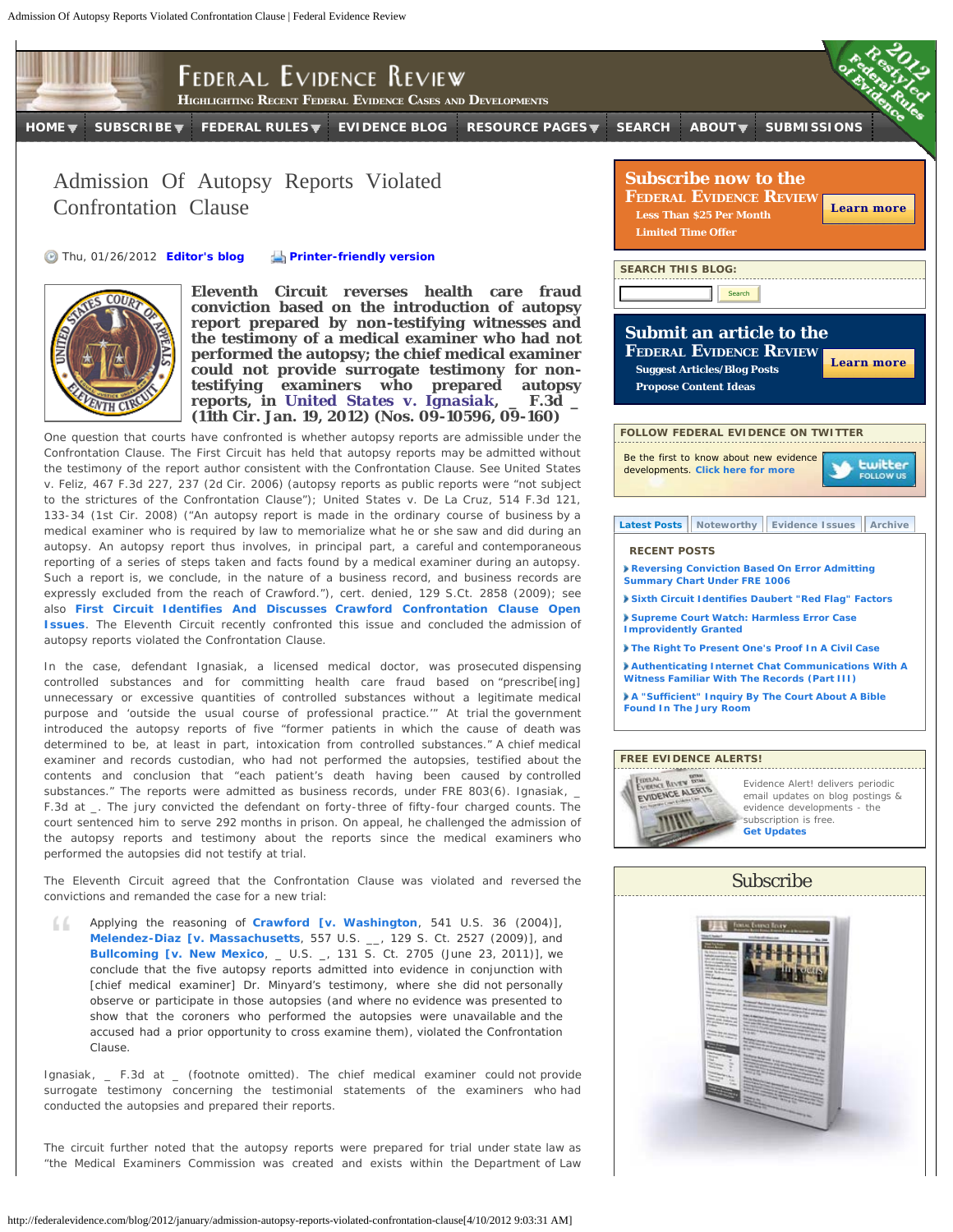## Admission Of Autopsy Reports Violated Confrontation Clause | Federal Evidence Review

Enforcement" and there is a general duty that the medical examiner "determine the cause of death" and perform an autopsy "as he or she shall deem necessary or as shall be requested by the state attorney." *Ignasiak*, \_ F.3d at \_ (citations omitted). State law also imposes a duty to report a death to the medical examiner. Additionally, medical examiners "are not mere scriveners reporting machine generated raw-data" and their reports are "the product of the skill, methodology, and judgment of the highly trained examiners who actually performed the autopsy." *Ignasiak*, \_ F.3d at \_ (citations and footnotes omitted). The chief medical examiner could not provide surrogate testimony.

The Eleventh Circuit found "little persuasive value" in the prior First Circuit decision in *United States v. Feliz*, 467 F.3d 227, 236-37 (1st Cir. 2006) (admitting an autopsy report as a business record), as decided before *Melendez-Diaz* which had rejected the admission of a forensic report as a business record. *Ignasiak*, \_ F.3d at \_ n.15.

The Eleventh Circuit also noted that the pending Confrontation Clause case before the Supreme Court in *[People v. Williams](http://federalevidence.com/pdf/Williams/P.v.Williams.7.15.2010.pdf)*, 939 N.E. 2d 268 (Ill. 2010), *cert. granted*, *Williams v. Illinois*, \_ U.S. \_, 131 S. Ct. 3090 (June 28, 2011) (No. 10-8505), was "materially different" since the autopsy reports were introduced at trial and the chief medical examiner "essentially read the contents of these reports into evidence" and the chief medical examiner's conclusions were not "truly independent expert opinion." *Ignasiak*, \_ F.3d at \_ n.21.

The Confrontation Clause violation was not harmless beyond a reasonable doubt. The jury was permitted to consider the testimonial statements in the five autopsy reports which were introduced without the testimony of the examiners. The government's theory, evidence and closing argument connected the autopsy reports with other evidence at trial. While the Ignasiak decision reflects more recent Supreme Court case law, it also creates a split of the Eleventh Circuit with the First Circuit.



## **Comments**

Post new comment

**Subject:**

**Comment: \***

Maintain your advantage on evidence law by making it easier to use recent evidence cases in your practice. Receive the Review delivered via the Internet in PDF format providing summaries, insight, and analysis on the evidence cases of the previous month. **[Learn more](http://federalevidence.com/subscribe)**

| SINCE AUGUST 2004 VOL. 1, NO. 1               |
|-----------------------------------------------|
| <b>FEDERAL EVIDENCE REVIEW (Subscription)</b> |
| Coverage since Volume 1, No.1 (Aug. 2004)     |
| Total New Cases Reviewed: 2620+               |

## **FEDERAL EVIDENCE BLOG NOTED BY:**

- **[ABA Journal](http://www.abajournal.com/blawg/Federal_Evidence_Blog/)**: As listed in the ABA Blawgs Directory
- **[Law Librarian Blog](http://lawprofessors.typepad.com/law_librarian_blog/2011/12/free-and-reliable-e-texts-for-the-new-federal-rules-of-evidence-as-well-as-civil-procedure-criminal-procedure.html)**  *"The FEdERAL EVIdEncE REVIEw is no fly by night effort. It has been around for some time now and has established an excellent reputation for being a very dependable, expertise-driven resource."*
- **[The Volokh Conspiracy](http://volokh.com/2011/12/12/restyled-federal-rules-of-evidence-effective-dec-1-2011-with-hyperlinks/)** *"...thanks to FederalEvidence.com, and with hyperlinks from rule to rule, as well as to the statutory history of each rule.""*
- **[SCOTUSblog.com](http://www.scotusblog.com/2012/03/wednesday-round-up-127/)** "**Federal Evidence Review** takes a close look at Monday's argument in *Southern Union Co. v. United States*."
- **[SCOTUSblog.com](http://www.scotusblog.com/2012/01/wednesday-round-up-118/#more-137170)** *"The FEdERAL EVIdEncE REVIEw discusses Perry v. New Hampshire and the role of jury instructions regarding the fallibility of eyewitness identification."*
- **[SCOTUSblog.com](http://www.scotusblog.com/2011/12/thursday-round-up-105/)** *"[I]n the Confrontation Clause case [Williams v. Illinois]... FEdERAL EVIdEncE REVIEw posted both a preview and review"*
- **[Civil Procedure Prof Blog](http://lawprofessors.typepad.com/civpro/2008/12/fre-502-attorne.html)** *"This [FRE 502] article [by the FEdERAL EVIdEncE REVIEw] also includes key links and is a great resource for learning more about this new legislation"*
- **[InSITE:Cornell Law Library](http://library2.lawschool.cornell.edu/insiteasp/public/display_browse.asp?style=st_browse&id=1583&prevpage=1Evidence)** *"Overall the [Federal Evidence] blog provides the busy litigator with an excellent resource with which to stay current on* developments in the rules of evidence.
- **[Inside Track State Bar of Wisconsin](http://www.wisbar.org/AM/Template.cfm?Section=InsideTrack&Template=/CustomSource/InsideTrack/contentDisplay.cfm&ContentID=108080)** *"The FEdERAL EVIdEncE REVIEw blog is another place that attempts to consolidate jury instructions, both according to circuit and subject matter."*
- National Institute of Military Justice BLOG-CAAFLOG *["The ever excellent F](http://www.caaflog.com/2011/12/16/in-the-supremes-confrontation)EdERAL [EVIdEncE](http://www.caaflog.com/2011/12/16/in-the-supremes-confrontation) REVIEw has this nice summary and analysis" of* White v. Illinois; Courtesy of *[FEdERALEVIdEncE.cOm "here is their list](http://www.caaflog.com/tag/federal-evidence-review/) of potential significant evidence issues affecting criminal cases this coming year.*"
- **[Law Librarian Blog](http://lawprofessors.typepad.com/law_librarian_blog/2008/09/president-sig-1.html)**  *"Check out the very good Federal Evidence Blog"*
- **[Evidence Prof Blog](http://lawprofessors.typepad.com/evidenceprof/2008/09/president-bush.html)** *Notes that the FEdERAL EVIdEncE REVIEw "nicely summarized" the implications of FRE 502*
- **[Internet Legal Research Weekly / Inter Alia: an](http://www.inter-alia.net/ILRW/Archives/2008/09142008.php) [internet legal weblog](http://www.inter-alia.net/ILRW/Archives/2008/09142008.php)** - Noted as a *Blawg of the Week (Sept. 9, 2008)*
- **[Indiana Civil & Business Lawyer](http://haslerlaw.blogspot.com/2008/09/blog-of-federal-evidence-review.html)** *The FEDERAL*<br> *EVIDENCE REVIEW Blog "actually is very helpful for*<br> *those times I get into federal court"*
- **[EDD: Issues, Law, and Solutions](http://e-discoveryissues.blogspot.com/2008/09/president-signs-s-2450-new-evidence.html)** *Notes that the FEdERAL EVIdEncE REVIEw assessed reasons for lack of FRE 502 waiver provision*
- **[Montana Personal Injury & Civil Litigation Blog](http://bigskytrial.blogspot.com/2008/09/new-federal-rule-502.html)** - *On FRE 502 the "FEdERAL EVIdEncE REVIEw has posted an outstanding analysis"*
- **[Drug and Device Law: Interesting Stuff On The](http://druganddevicelaw.blogspot.com/2008/09/interesting-stuff-on-web.html) [Web](http://druganddevicelaw.blogspot.com/2008/09/interesting-stuff-on-web.html)** - Notes the Federal Evidence Blog's coverage of FRE 502
- Hofstra School of Law, Deane Law Library, **[Virtual](http://deanelawlibrary.blogspot.com/2008/09/president-signs-new-attorney-client.html) [Library Cat's Eye View](http://deanelawlibrary.blogspot.com/2008/09/president-signs-new-attorney-client.html)**  Noting that on newly adopted FRE 502, *"For the text of the rule,*